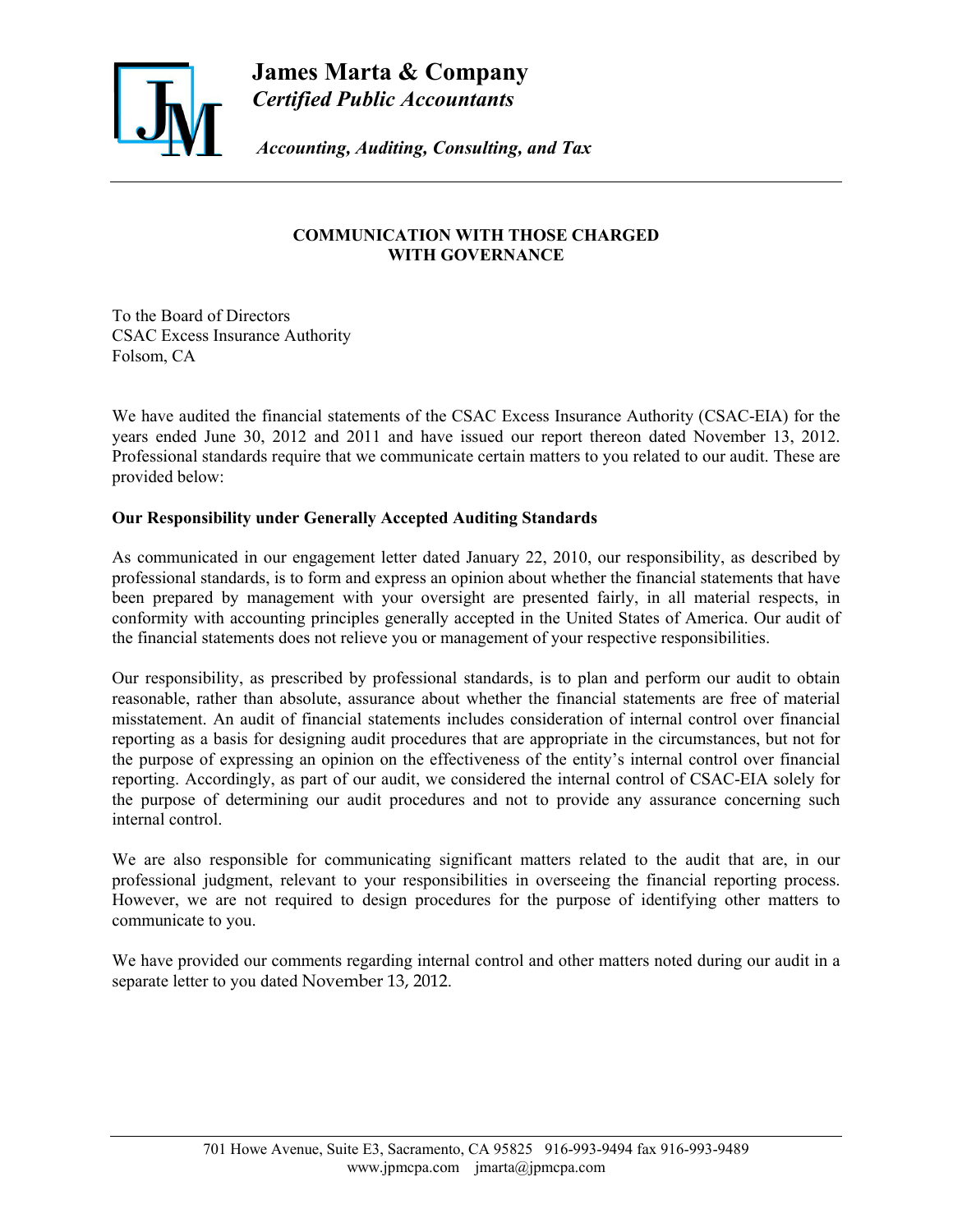#### **Other Information in Documents Containing Audited Financial Statements**

Pursuant to professional standards, our responsibility as auditors for other information in documents containing the CSAC-EIA's audited financial statements does not extend beyond the financial information identified in the audit report, and we are not required to perform any procedures to corroborate such other information. However, in accordance with such standards, we have read other information contained in the Comprehensive Annual Financial Report (CAFR) and considered whether such information, or the manner of its presentation, was materially inconsistent with its presentation in the financial statements.

Our responsibility also includes communicating to you any information which we believe is a material misstatement of fact. Nothing came to our attention that caused us to believe that such information, or its manner of presentation, is materially inconsistent with the information, or manner of its presentation, appearing in the financial statements.

### **Planned Scope and Timing of the Audit**

We conducted our audit consistent with the planned scope and timing we previously communicated to you.

## **Qualitative Aspects of the CSAC-EIA's Significant Accounting Practices**

### *Significant Accounting Policies*

Management has the responsibility to select and use appropriate accounting policies. A summary of the significant accounting policies adopted by CSAC-EIA is included in Note 1-C to the financial statements. There have been no initial selection of accounting policies and no changes in significant accounting policies or their application during FY 2011-12.

### *Significant Accounting Estimates*

Accounting estimates are an integral part of the financial statements prepared by management and are based on management's current judgments. Those judgments are normally based on knowledge and experience about past and current events and assumptions about future events. Certain accounting estimates are particularly sensitive because of their significance to the financial statements and because of the possibility that future events affecting them may differ markedly from management's current judgments.

The most sensitive accounting estimates affecting the financial statements are the claim liabilities*.*  Management's estimate of the claim liabilities is based on calculations reported by the actuary and claim administrators. We evaluated the key factors and assumptions used to develop the claim liabilities including the discount rates used and determined that it is reasonable in relation to the basic financial statements taken as a whole.

### *Financial Statement Disclosures*

Certain financial statement disclosures involve significant judgment and are particularly sensitive because of their significance to financial statement users. The most sensitive disclosures affecting the CSAC-EIA's financial statements relate to accounting policies affecting claim liabilities and estimates as to the collectability of receivables.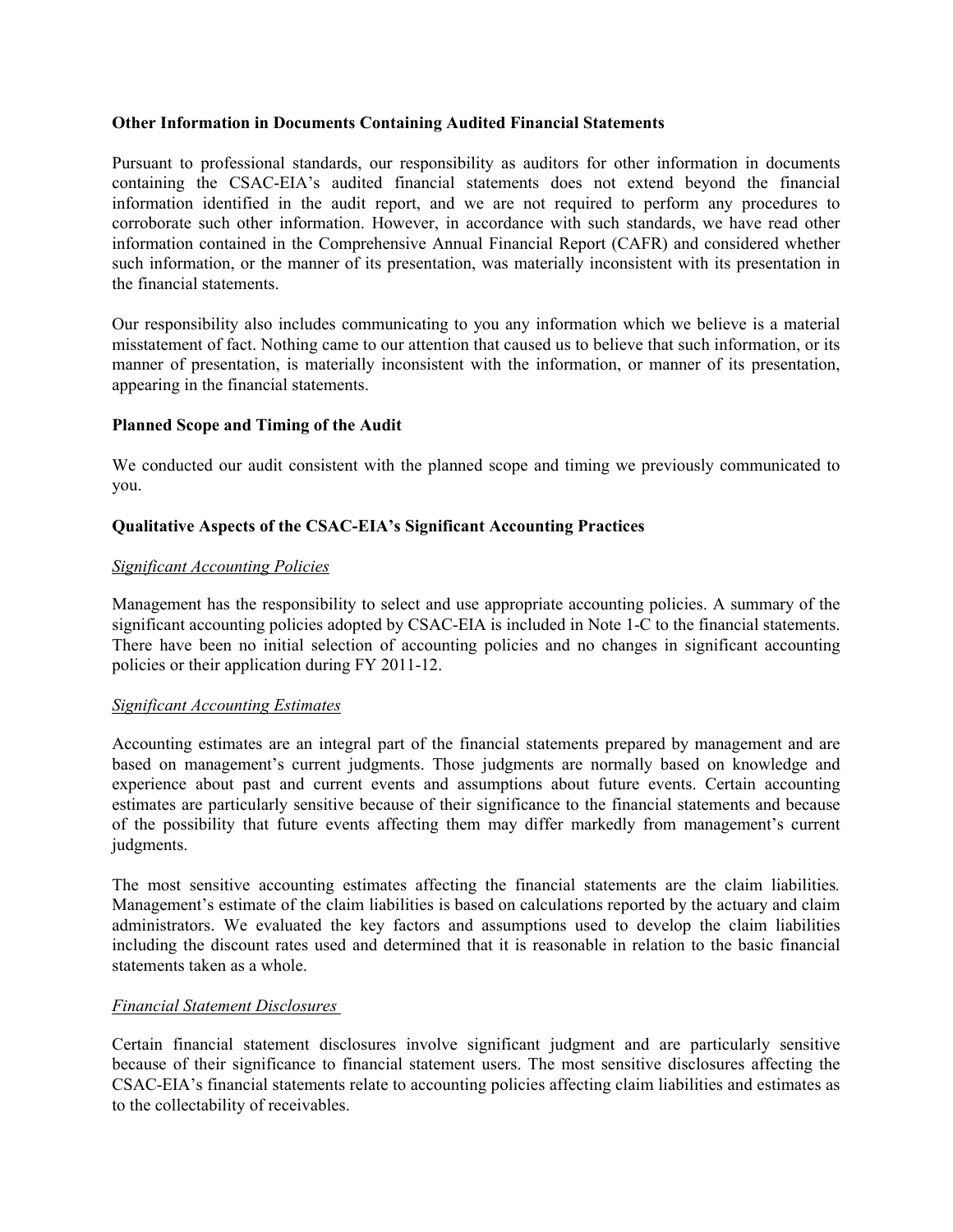### **Significant Difficulties Encountered during the Audit**

We encountered no significant difficulties in dealing with management relating to the performance of the audit.

### **Uncorrected and Corrected Misstatements**

For purposes of this communication, professional standards require us to accumulate all known and likely misstatements identified during the audit, other than those that we believe are trivial, and communicate them to the appropriate level of management. The attached schedule (Attachment I) summarizes uncorrected financial statement misstatements whose effects, as determined by management, are immaterial, both individually and in the aggregate, to the financial statements taken as a whole.

In addition, professional standards require us to communicate to you all material, corrected misstatements that were brought to the attention of management as a result of our audit procedures. We did not identify any corrected misstatements as a result of our audit procedures.

#### **Disagreements with Management**

For purposes of this letter, professional standards define a disagreement with management as a matter, whether or not resolved to our satisfaction, concerning a financial accounting, reporting, or auditing matter, which could be significant to the CSAC-EIA's financial statements or the auditor's report. No such disagreements arose during the course of the audit.

### **Representations Requested from Management**

We have requested certain written representations from management, which are included in the attached letter (Attachment II) dated November 13, 2012.

### **Management's Consultations with Other Accountants**

In some cases, management may decide to consult with other accountants about auditing and accounting matters. Management informed us that, and to our knowledge, there were no consultations with other accountants regarding auditing and accounting matters.

#### **Other Significant Findings or Issues**

In the normal course of our professional association with CSAC-EIA, we generally discuss a variety of matters, including the application of accounting principles and auditing standards, business conditions affecting the CSAC-EIA, and business plans and strategies that may affect the risks of material misstatement. None of the matters discussed resulted in a condition to our retention as the CSAC-EIA's auditors.